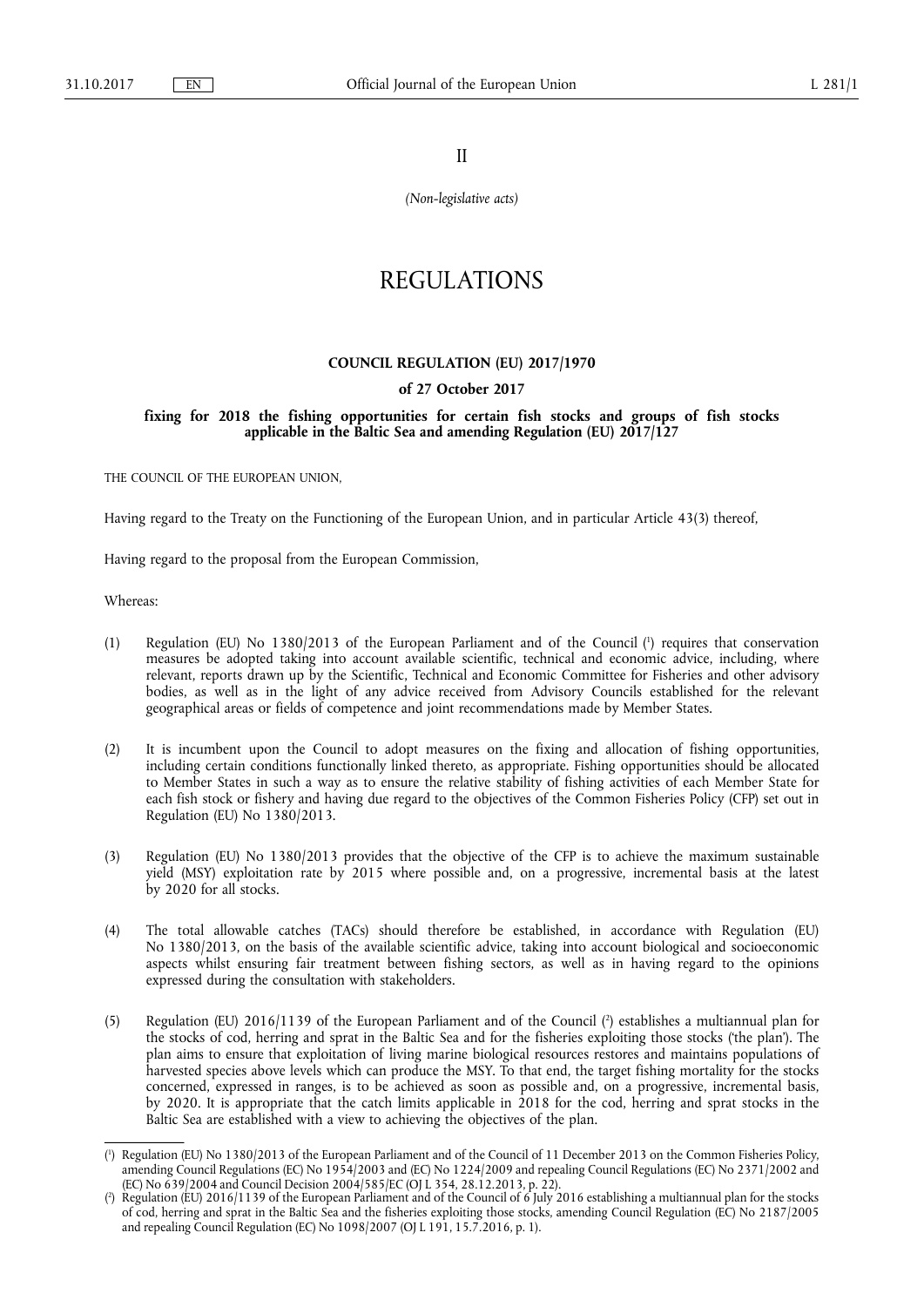- (6) According to the plan, when scientific advice indicates that the spawning stock biomass of any of the stocks concerned is below the reference points of spawning stock biomass set out in Annex II to Regulation (EU) 2016/1139, all appropriate remedial measures are to be adopted in order to ensure the rapid return of the stock concerned to levels above the level capable of producing the MSY. The International Council for the Exploration of the Sea (ICES) has indicated the biomass of Western Baltic cod (*Gadus morhua*) and of Western Baltic herring (*Clupea harengus*) to be below the conservation reference points set out in Annex II to that Regulation. Consequently, it is appropriate that fishing opportunities for Western Baltic cod and for Western Baltic herring are set below the fishing mortality range in Annex I, column B to Regulation (EU) 2016/1139, at such a level that takes into account the decrease in the biomass. To that end, it is necessary to take into account the timeline for the achievement of the objectives of the CFP and of the plan, particularly in view of the expected effect of the remedial measures taken, whilst at the same time adhering with the objectives of achieving economic, social and employment benefits as set out in Article 2 of Regulation (EU) No 1380/2013.
- (7) As regards the Western Baltic cod, further remedial measures should be taken. Maintaining the currently applicable eight-week closure period would continue to provide protection for spawning aggregations of cod. According to scientific advice, recreational fisheries for the Western Baltic cod contribute significantly to the overall fishing mortality of that stock. Taking into account the current status of that stock, it is appropriate to maintain certain currently applicable measures on recreational fisheries. A daily bag limit per fisherman should apply that should be more restrictive during the spawning period. That is without prejudice to the principle of relative stability applicable to commercial fishing activities.
- (8) As regards the Eastern Baltic cod (*Gadus morhua*), due to changes in its biology, the ICES has not been able to establish biological reference points. It is therefore appropriate, in order to contribute to the achievement of the objectives of the plan, to fix the TAC for Eastern Baltic cod in accordance with the precautionary approach as established in Article 9(2) of Regulation (EU) No 1380/2013. Furthermore, an eight-week closure period should be introduced to provide protection for spawning aggregations of Eastern Baltic cod in subdivisions 25-26.
- (9) In addition, allowing vessels of less than 12 metres in length overall to fish in areas where the water depth is less than 20 metres would make it possible for a limited number of fishermen to continue their fishing operations and to target species other than cod. It is therefore proportionate to grant vessels of less than 12 metres in length overall the right to fish in areas where the water depth is less than  $20$  metres.
- (10) As regards the Gulf of Bothnia herring, the ICES conducted an evaluation of the stock using the latest data and the most up-to-date information and revised the fishing mortality ranges corresponding to MSY. While there is a discrepancy in fishing mortality ranges established in the scientific advice and in the plan, which was also based on the best scientific advice available at the time of its adoption, the plan is legally binding and in force and should therefore be followed for setting fishing opportunities for that stock. Given that the spawning stock biomass of that stock is above the biomass reference point set out in Annex II, column A to Regulation (EU) 2016/1139, it is appropriate to fix the TAC in accordance with the fishing mortality ranges set out in Annex I, column B to that Regulation in order to limit variations in fishing opportunities between consecutive years in accordance with point (c) of Article 4(4) of that Regulation. Furthermore, a TAC for that stock now covers subdivisions 30 and 31. As the plan does not define a range for subdivision 31, MSY approach is applied regarding that subdivision in accordance with scientific advice.
- (11) The use of the fishing opportunities set out in this Regulation is subject to Council Regulation (EC) No 1224/2009 ( 1 ), and in particular to Articles 33 and 34 thereof concerning the recording of catches and fishing effort, and to the transmission of data on the exhaustion of fishing opportunities to the Commission. This Regulation should therefore specify the codes relating to landings of stocks subject to this Regulation that are to be used by Member States when sending data to the Commission.
- (12) Council Regulation (EC) No 847/96 (<sup>2</sup>) introduced additional conditions for year-to-year management of TACs including, under Articles 3 and 4, flexibility provisions for precautionary and analytical TACs. Under Article 2 of that Regulation, when fixing the TACs, the Council is to decide to which stocks Article 3 or 4 is not to apply, in particular on the basis of the biological status of the stocks. More recently, the year-to-year flexibility mechanism was introduced by Article 15(9) of Regulation (EU) No 1380/2013 for all stocks that are subject to the landing

<sup>(</sup> 1 ) Council Regulation (EC) No 1224/2009 of 20 November 2009 establishing a Union control system for ensuring compliance with the rules of the common fisheries policy, amending Regulations (EC) No 847/96, (EC) No 2371/2002, (EC) No 811/2004, (EC) No 768/2005, (EC) No 2115/2005, (EC) No 2166/2005, (EC) No 388/2006, (EC) No 509/2007, (EC) No 676/2007, (EC) No 1098/2007, (EC) No 1300/2008, (EC) No 1342/2008 and repealing Regulations (EEC) No 2847/93, (EC) No 1627/94 and (EC) No 1966/2006 (OJ L 343, 22.12.2009, p. 1).

<sup>(</sup> 2 ) Council Regulation (EC) No 847/96 of 6 May 1996 introducing additional conditions for year-to-year management of TACs and quotas (OJ L 115, 9.5.1996, p. 3).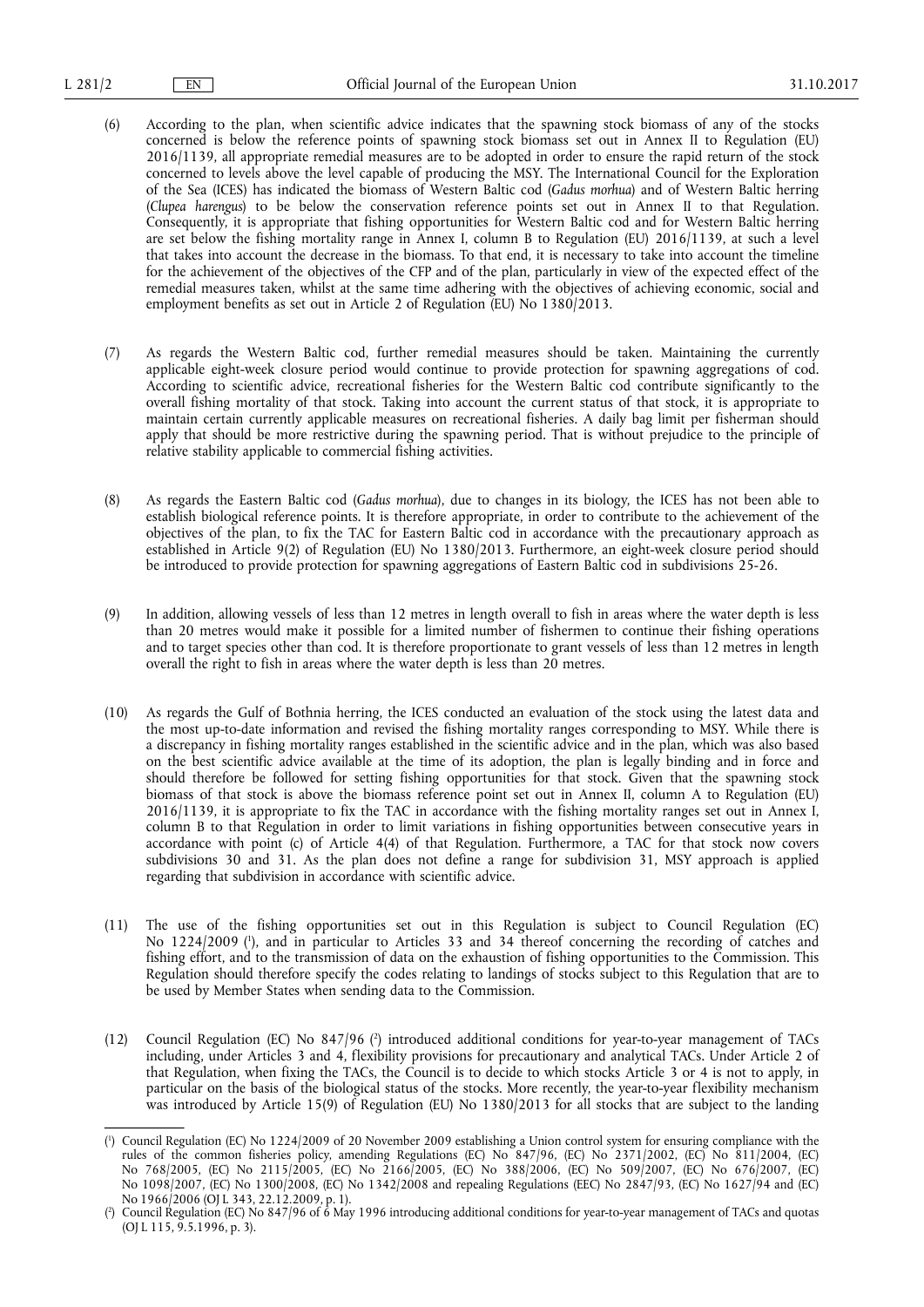obligation. Therefore, in order to avoid excessive flexibility that would undermine the principle of rational and responsible exploitation of living marine biological resources, hinder the achievement of the objectives of the CFP and deteriorate the biological status of the stocks, Articles 3 and 4 of Regulation (EC) No 847/96 should apply to analytical TACs only where the year-to-year flexibility provided for in Article 15(9) of Regulation (EU) No 1380/2013 is not used.

- (13) Based on new scientific advice, a preliminary TAC for Norway pout in ICES area 3a and Union waters of ICES area 2a and subarea 4 should be established for the period from 1 November 2017 to 31 October 2018. Council Regulation (EU) 2017/127 ( 1 ) should therefore be amended accordingly.
- (14) In order to avoid the interruption of fishing activities and to ensure the livelihoods of Union fishermen, this Regulation should apply from 1 January 2018. However, this Regulation should apply to Norway pout from 1 November 2017. For reasons of urgency, this Regulation should enter into force immediately after its publication,

HAS ADOPTED THIS REGULATION:

#### CHAPTER I

## **GENERAL PROVISIONS**

## *Article 1*

#### **Subject matter**

This Regulation fixes the fishing opportunities for certain fish stocks and groups of fish stocks in the Baltic Sea for 2018.

## *Article 2*

#### **Scope**

1. This Regulation shall apply to Union fishing vessels operating in the Baltic Sea.

2. This Regulation shall also apply to recreational fisheries where they are expressly referred to in the relevant provisions.

## *Article 3*

## **Definitions**

For the purposes of this Regulation, the definitions referred to in Article 4 of Regulation (EU) No 1380/2013 apply. In addition, the following definitions apply:

- (1) 'subdivision' means an ICES subdivision of the Baltic Sea as defined in Annex I to Council Regulation (EC) No 2187/2005 (<sup>2</sup>);
- (2) 'total allowable catch' (TAC) means the quantity of each stock that can be caught over the period of a year;
- (3) 'quota' means a proportion of the TAC allocated to the Union, a Member State or a third country;
- (4) 'recreational fisheries' means non-commercial fishing activities exploiting marine biological resources such as for recreation, tourism or sport.

<sup>(</sup> 1 ) Council Regulation (EU) 2017/127 of 20 January 2017 fixing for 2017 the fishing opportunities for certain fish stocks and groups of fish stocks, applicable in Union waters and, for Union fishing vessels, in certain non-Union waters (OJ L 24, 28.1.2017, p. 1).

<sup>(</sup> 2 ) Council Regulation (EC) No 2187/2005 of 21 December 2005 for the conservation of fishery resources through technical measures in the Baltic Sea, the Belts and the Sound, amending Regulation (EC) No 1434/98 and repealing Regulation (EC) No 88/98 (OJ L 349, 31.12.2005, p. 1).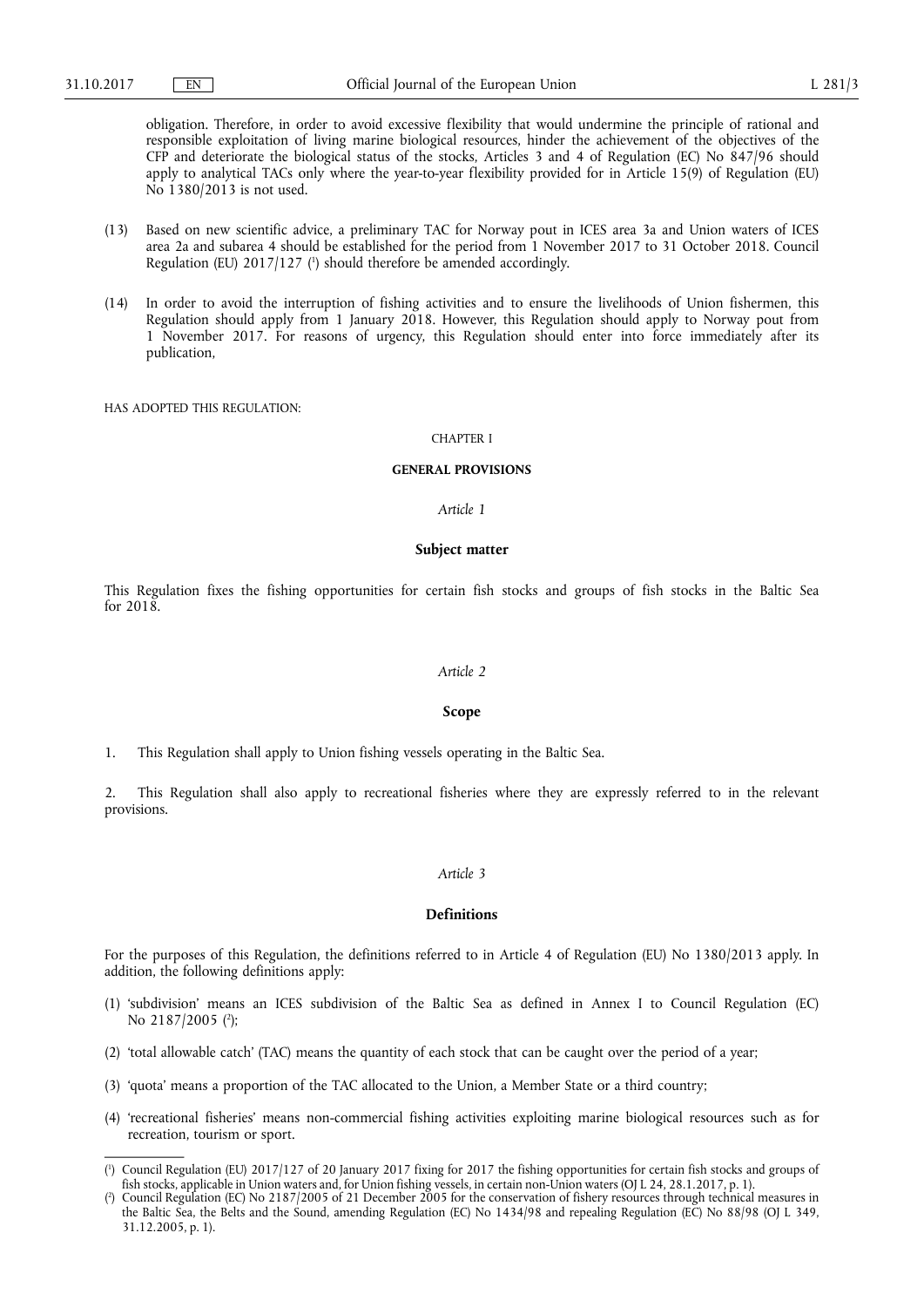## CHAPTER II

### **FISHING OPPORTUNITIES**

## *Article 4*

## **TACs and allocations**

The TACs, the quotas and the conditions functionally linked thereto, where appropriate, are set out in the Annex.

## *Article 5*

#### **Special provisions on allocations of fishing opportunities**

The allocation of fishing opportunities among Member States, as set out in this Regulation, shall be without prejudice to:

- (a) exchanges made pursuant to Article 16(8) of Regulation (EU) No 1380/2013;
- (b) deductions and reallocations made pursuant to Article 37 of Regulation (EC) No 1224/2009;
- (c) additional landings allowed under Article 3 of Regulation (EC) No 847/96 or under Article 15(9) of Regulation (EU) No 1380/2013;
- (d) quantities withheld in accordance with Article 4 of Regulation (EC) No 847/96 or transferred under Article 15(9) of Regulation (EU) No 1380/2013;
- (e) deductions made pursuant to Articles 105 and 107 of Regulation (EC) No 1224/2009.

## *Article 6*

## **Conditions for landing of catches and by-catches**

1. Catches of species which are subject to catch limits and which have been caught in fisheries specified in Article 15(1) of Regulation (EU) No 1380/2013 are subject to the landing obligation, as established in that Article.

2. The stocks of non-target species within the safe biological limits referred to in Article 15(8) of Regulation (EU) No 1380/2013 are identified in the Annex to this Regulation for the purpose of the derogation from the obligation to count catches against the relevant quota provided for in that Article.

## *Article 7*

#### **Measures on recreational fisheries for cod in subdivisions 22-24**

1. In recreational fisheries, no more than five specimens of cod may be retained per fisherman per day in subdivisions 22-24.

2. By way of derogation from paragraph 1, no more than three specimens of cod may be retained per fisherman per day in subdivisions 22-24 in the period from 1 February 2018 to 31 March 2018.

3. Paragraphs 1 and 2 are without prejudice to more stringent national measures.

#### CHAPTER III

#### **FINAL PROVISIONS**

#### *Article 8*

## **Data transmission**

When, pursuant to Articles 33 and 34 of Regulation (EC) No 1224/2009, Member States send data relating to quantities of stocks caught or landed to the Commission, they shall use the stock codes set out in the Annex to this Regulation.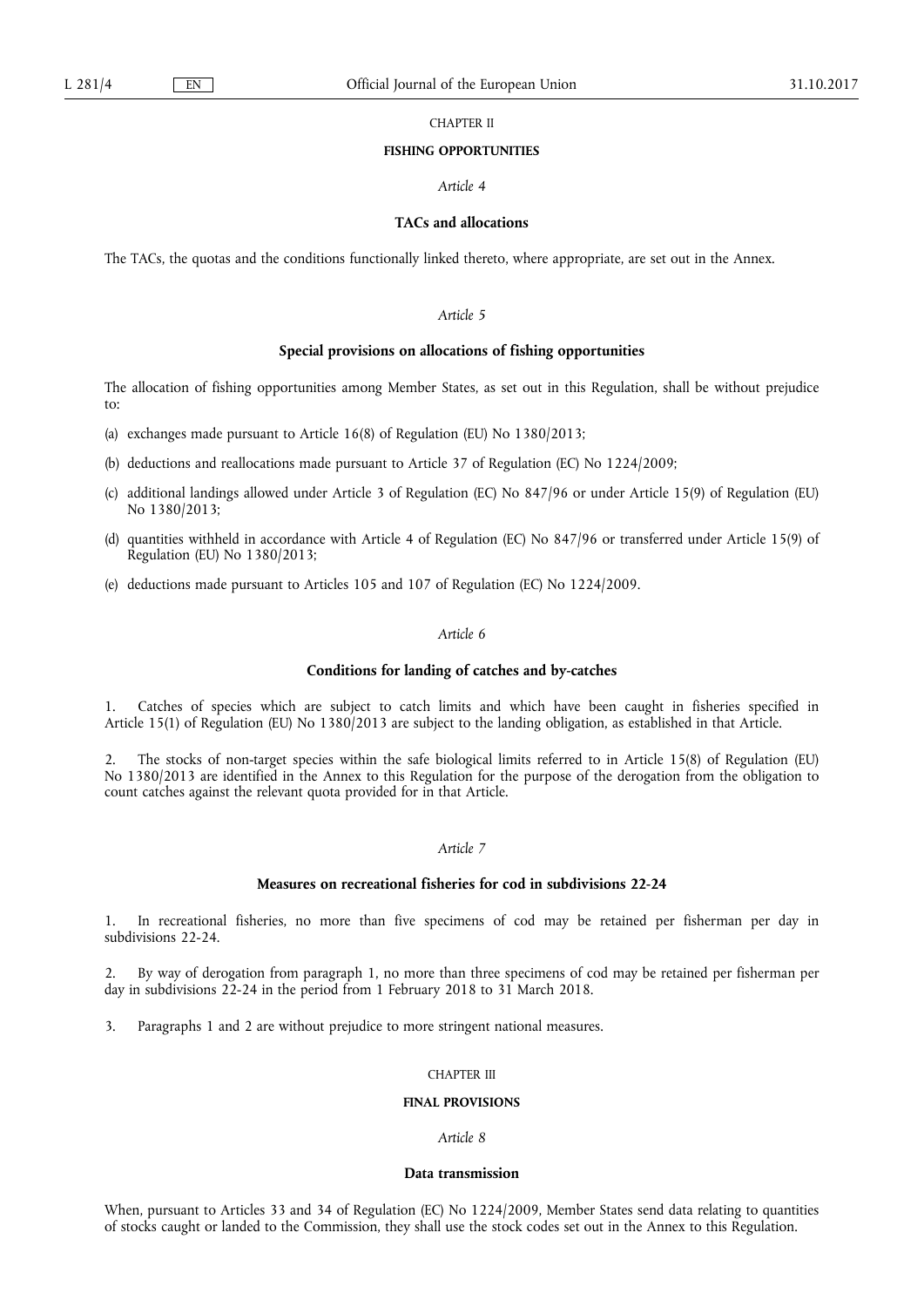#### *Article 9*

## **Flexibility**

1. Except where specified otherwise in the Annex to this Regulation, Article 3 of Regulation (EC) No 847/96 shall apply to stocks subject to precautionary TACs and Article 3(2) and (3) and Article 4 of that Regulation shall apply to stocks subject to an analytical TAC.

2. Article 3(2) and (3) and Article 4 of Regulation (EC) No 847/96 shall not apply where a Member State uses the year-to-year flexibility provided for in Article 15(9) of Regulation (EU) No 1380/2013.

### *Article 10*

## **Amendment to Regulation (EU) 2017/127**

In Annex IA to Regulation (EU) 2017/127, the fishing opportunities table for Norway pout and associated by-catches in 3a, and Union waters of 2a and 4 is replaced by the following:

| 'Species:       | Norway pout and associated by-catches<br>Trisopterus esmarkii |                | 3a; Union waters of 2a and 4<br>Zone:<br>(POP/2A3A4.)      |
|-----------------|---------------------------------------------------------------|----------------|------------------------------------------------------------|
| Year            | 2017                                                          | 2018           |                                                            |
| Denmark         | 141 819 $(1)$ $(3)$                                           | 54 949 (1) (6) |                                                            |
| Germany         | 27 (1) (2) (3)                                                | 11 (1) (2) (6) |                                                            |
| The Netherlands | 104 (1) (2) (3)                                               | 40 (1) (2) (6) |                                                            |
| Union           | 141 950 $(1)$ $(3)$                                           | 55 000 (1) (6) |                                                            |
| Norway          | 25 000 $(4)$                                                  |                |                                                            |
| Faroe Islands   | $9\,300\,(5)$                                                 |                |                                                            |
| <b>TAC</b>      | 238 981                                                       | Not relevant   | Analytical TAC                                             |
|                 |                                                               |                | Article 3 of Regulation (EC) No 847/96<br>shall not apply. |
|                 |                                                               |                | Article 4 of Regulation (EC) No 847/96<br>shall not apply. |

( 1) Up to 5 % of the quota may consist of by-catches of haddock and whiting (OT2/\*2A3A4). By-catches of haddock and whiting counted against the quota pursuant to this provision and by-catches of species counted against the quota pursuant to Article 15(8) of Regulation (EU) No 1380/2013 shall, together, not exceed 9 % of the quota.

- ( 2) Quota may be fished in Union waters of ICES zones 2a, 3a and 4 only.
- ( 3) Union quota may only be fished from 1 January to 31 October 2017.
- $(4)$ 4) A sorting grid shall be used.

 $(5)$ 5) A sorting grid shall be used. Includes a maximum of 15 % of unavoidable by-catches (NOP/\*2A3A4), to be counted against this quota.

 $(6)$ Union quota may be fished from 1 November 2017 to 31 October 2018.'.

## *Article 11*

#### **Entry into force**

This Regulation shall enter into force on the day following that of its publication in the *Official Journal of the European Union*.

It shall apply from 1 January 2018, with the exception of Article 10 which shall apply from 1 November 2017.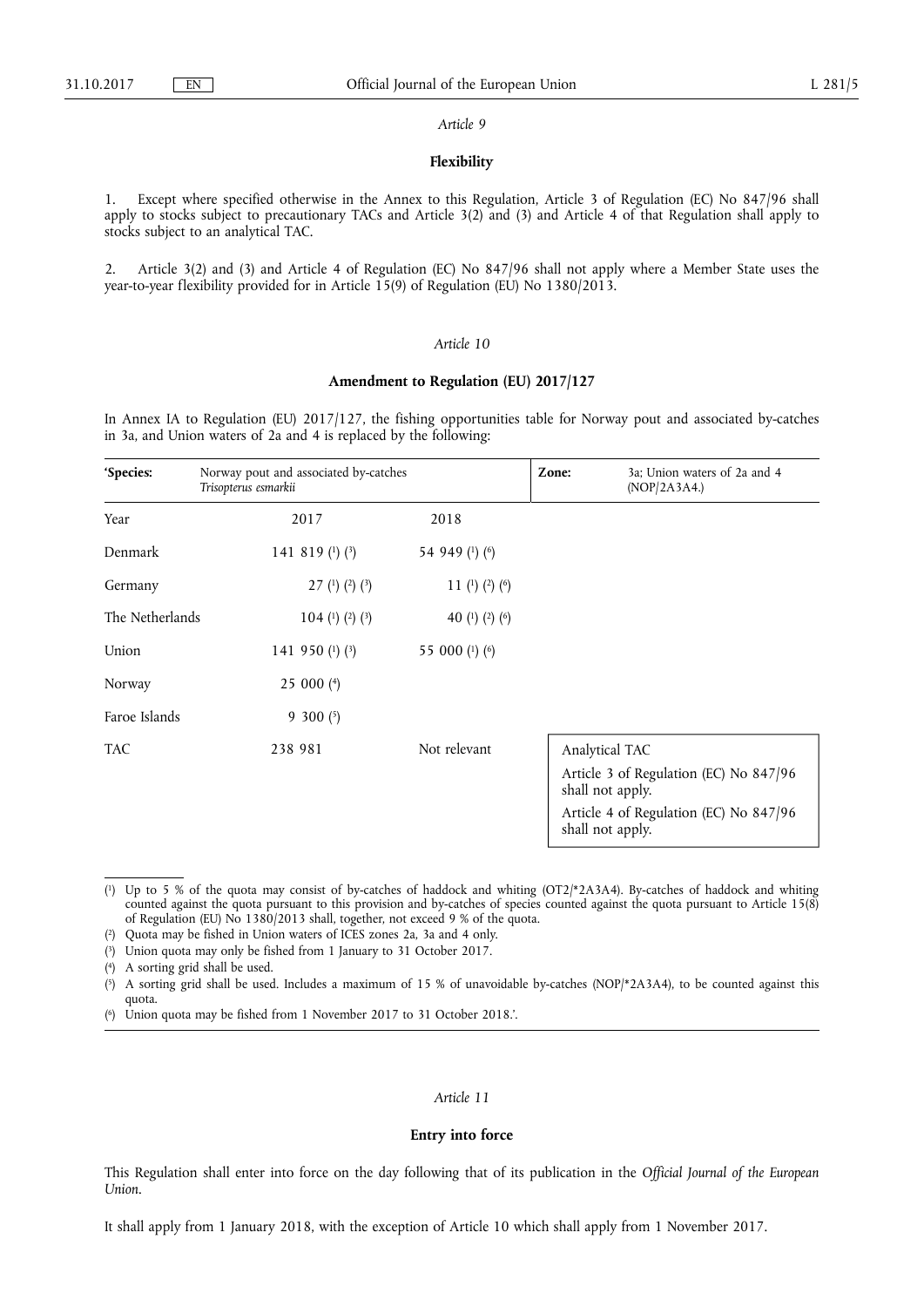This Regulation shall be binding in its entirety and directly applicable in all Member States.

Done at Brussels, 27 October 2017.

*For the Council The President*  M. MAASIKAS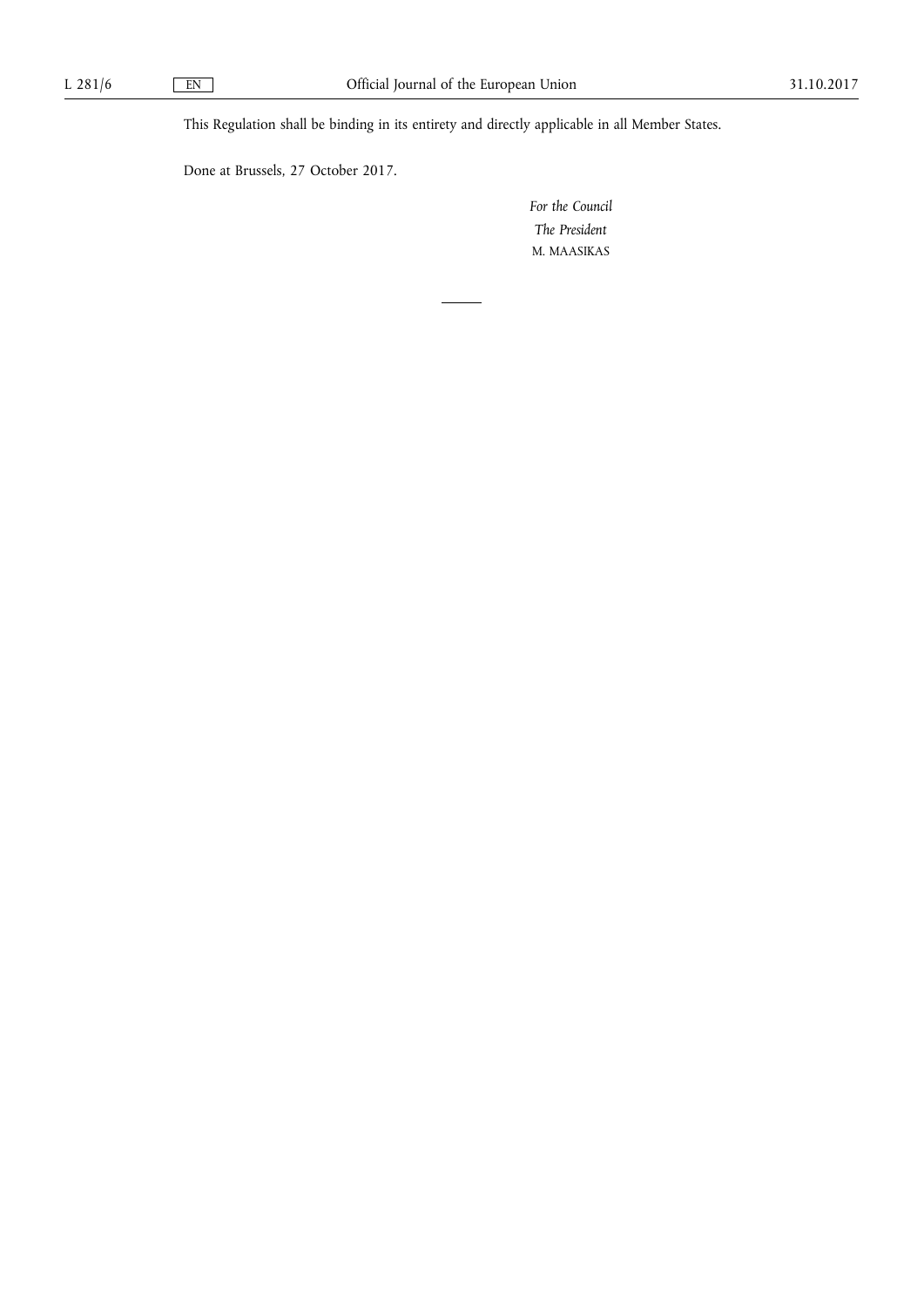## *ANNEX*

## TACs APPLICABLE TO UNION FISHING VESSELS IN AREAS WHERE TACs EXIST BY SPECIES AND BY AREA

The following tables set out the TACs and quotas (in tonnes live weight, except where otherwise specified) by stock, and conditions functionally linked thereto.

The references to fishing zones are references to ICES zones, unless otherwise specified.

The fish stocks are referred to using the alphabetical order of the Latin names of the species.

For the purposes of this Regulation, the following comparative table of Latin names and common names is provided:

| Scientific name       | Alpha-3 code | Common name     |
|-----------------------|--------------|-----------------|
| Clupea harengus       | <b>HER</b>   | Herring         |
| Gadus morhua          | <b>COD</b>   | Cod             |
| Pleuronectes platessa | <b>PLE</b>   | Plaice          |
| Salmo salar           | <b>SAL</b>   | Atlantic salmon |
| Sprattus sprattus     | <b>SPR</b>   | Sprat           |
|                       |              |                 |

| Species:   | Herring<br>Clupea harengus | Zone: | Subdivisions 30-31<br>(HER/30/31.) |
|------------|----------------------------|-------|------------------------------------|
| Finland    | 69 359                     |       |                                    |
| Sweden     | 15 240                     |       |                                    |
| Union      | 84 599                     |       |                                    |
| <b>TAC</b> | 84 599                     |       | Analytical TAC                     |

| Species:   | Herring<br>Clupea harengus | Zone: | Subdivisions 22-24<br>$(HER/3BC+24)$                                  |
|------------|----------------------------|-------|-----------------------------------------------------------------------|
| Denmark    | 2 4 2 6                    |       |                                                                       |
| Germany    | 9 5 5 1                    |       |                                                                       |
| Finland    | 1                          |       |                                                                       |
| Poland     | 2 2 5 2                    |       |                                                                       |
| Sweden     | 3 0 7 9                    |       |                                                                       |
| Union      | 17 309                     |       |                                                                       |
| <b>TAC</b> | 17 309                     |       | Analytical TAC                                                        |
|            |                            |       | Article 3(2) and (3) of Regulation (EC)<br>No 847/96 shall not apply. |
|            |                            |       | Article 4 of Regulation (EC) No 847/96 shall<br>not apply.            |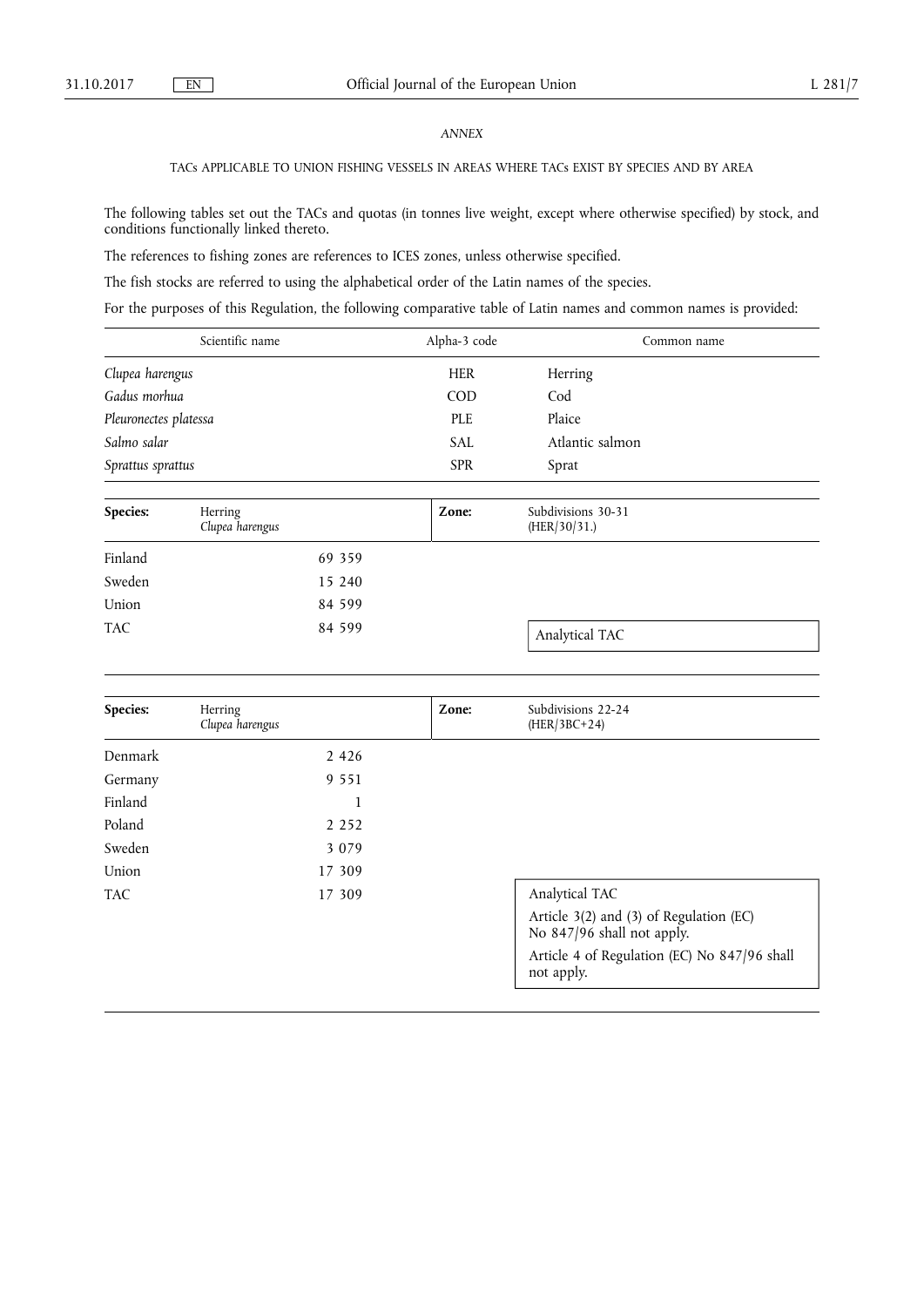| Species:   | Herring<br>Clupea harengus | Zone: | Union waters of Subdivisions 25-27, 28.2, 29 and 32<br>(HER/3D-R30)   |
|------------|----------------------------|-------|-----------------------------------------------------------------------|
| Denmark    | $\overline{5}045$          |       |                                                                       |
| Germany    | 1 3 3 8                    |       |                                                                       |
| Estonia    | 25 767                     |       |                                                                       |
| Finland    | 50 297                     |       |                                                                       |
| Latvia     | 6 3 5 9                    |       |                                                                       |
| Lithuania  | 6 6 9 6                    |       |                                                                       |
| Poland     | 57 142                     |       |                                                                       |
| Sweden     | 76 711                     |       |                                                                       |
| Union      | 229 355                    |       |                                                                       |
| <b>TAC</b> | Not relevant               |       | Analytical TAC                                                        |
|            |                            |       | Article 6(2) of this Regulation shall apply.                          |
|            |                            |       |                                                                       |
| Species:   | Herring<br>Clupea harengus | Zone: | Subdivision 28.1<br>(HER/03D.RG)                                      |
| Estonia    | 13 392                     |       |                                                                       |
| Latvia     | 15 607                     |       |                                                                       |
| Union      | 28 999                     |       |                                                                       |
| <b>TAC</b> | 28 999                     |       | Analytical TAC                                                        |
|            |                            |       | Article 6(2) of this Regulation shall apply.                          |
|            |                            |       |                                                                       |
| Species    | Cod<br>Gadus morhua        | Zone: | Union waters of Subdivisions 25-32<br>(COD/3DX32.)                    |
| Denmark    | 6 521 $(x)$                |       |                                                                       |
| Germany    | 2 594 $(x)$                |       |                                                                       |
| Estonia    | 635 $(x)$                  |       |                                                                       |
| Finland    | 499 $(x)$                  |       |                                                                       |
| Latvia     | 2 4 2 5 $(x)$              |       |                                                                       |
| Lithuania  | 1 597 $(x)$                |       |                                                                       |
| Poland     | 7 510 $(x)$                |       |                                                                       |
| Sweden     | 6 607 $(x)$                |       |                                                                       |
| Union      | 28 388 (x)                 |       |                                                                       |
| <b>TAC</b> | Not relevant               |       | Precautionary TAC                                                     |
|            |                            |       | Article 3(2) and (3) of Regulation (EC)<br>No 847/96 shall not apply. |
|            |                            |       | Article 4 of Regulation (EC) No 847/96 shall<br>not apply.            |

 $(x)$ x) In subdivisions 25 and 26, fishing vessels shall be prohibited from fishing with trawls, Danish seines or similar gear of a mesh size equal to or larger than 90 mm, with gillnets, entangling nets or trammel nets of a mesh size equal to or larger than 90 mm, with bottom set lines, longlines except drifting lines, handlines and jigging equipment to fish this quota from 1 July to 31 August. By way of derogation from the first paragraph, that closure period shall not apply to fishing vessels of less than 12 metres in length overall that fish in areas where the water depth is less than 20 meters according to the coordinates on the official sea chart. Those vessels shall ensure that their fishing activity can be monitored at any time. For that purpose, they can for example be equipped with a vessel monitoring system (VMS), or equivalent electronic monitoring system certified by the control authority, or paper logbooks in combination with established inspection and surveillance procedures in line with Council Regulation (EC) No 1224/2009. Member States shall send the catch data to the Commission on a weekly basis.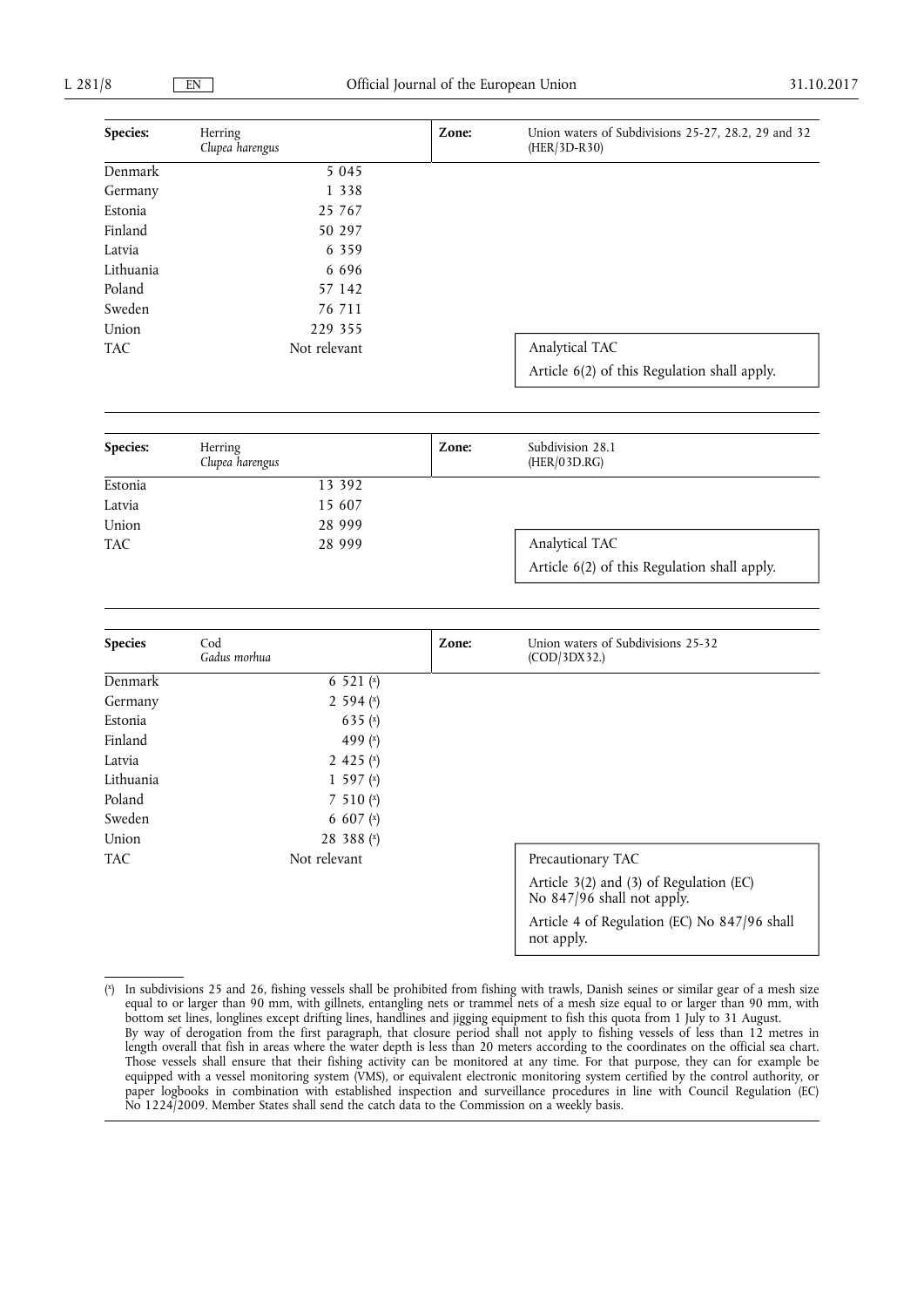| Species:  | Cod<br>Gadus morhua | Zone: | Subdivisions 22-24<br>$(COD/3BC+24)$                                  |
|-----------|---------------------|-------|-----------------------------------------------------------------------|
| Denmark   | 2 444 $(x)$         |       |                                                                       |
| Germany   | 1 1 9 4 $(x)$       |       |                                                                       |
| Estonia   | 54 $(x)$            |       |                                                                       |
| Finland   | 48 $(x)$            |       |                                                                       |
| Latvia    | 202(x)              |       |                                                                       |
| Lithuania | 131 $(x)$           |       |                                                                       |
| Poland    | 654 $(x)$           |       |                                                                       |
| Sweden    | 870 $(x)$           |       |                                                                       |
| Union     | 5 5 9 7 $(x)$       |       |                                                                       |
| TAC       | 5 5 9 7 $(x)$       |       | Analytical TAC                                                        |
|           |                     |       | Article 3(2) and (3) of Regulation (EC)<br>No 847/96 shall not apply. |
|           |                     |       | Article 4 of Regulation (EC) No 847/96 shall<br>not apply.            |

( x) Fishing vessels shall be prohibited from fishing with trawls, Danish seines or similar gear of a mesh size equal to or larger than 90 mm, with gillnets, entangling nets or trammel nets of a mesh size equal to or larger than 90 mm, with bottom set lines, longlines except drifting lines, handlines and jigging equipment to fish this quota from 1 February to 31 March. By way of derogation from the first paragraph, that closure period shall not apply to fishing vessels of less than 12 metres in length overall that fish in areas where the water depth is less than 20 meters according to the coordinates on the official sea chart. Those vessels shall ensure that their fishing activity can be monitored at any time. For that purpose, they can for example be equipped with a vessel monitoring system (VMS), or equivalent electronic monitoring system certified by the control authority, or paper logbooks in combination with established inspection and surveillance procedures in line with Council Regulation (EC) No 1224/2009. Member States shall send the catch data to the Commission on a weekly basis.

| Species:   | Plaice<br>Pleuronectes platessa | Zone: | Union waters of Subdivisions 22-32<br>$(PLE/3BCD-C)$ |
|------------|---------------------------------|-------|------------------------------------------------------|
| Denmark    | 5 0 7 0                         |       |                                                      |
| Germany    | 563                             |       |                                                      |
| Poland     | 1 0 6 1                         |       |                                                      |
| Sweden     | 382                             |       |                                                      |
| Union      | 7 0 7 6                         |       |                                                      |
| <b>TAC</b> | 7 0 7 6                         |       | Analytical TAC                                       |